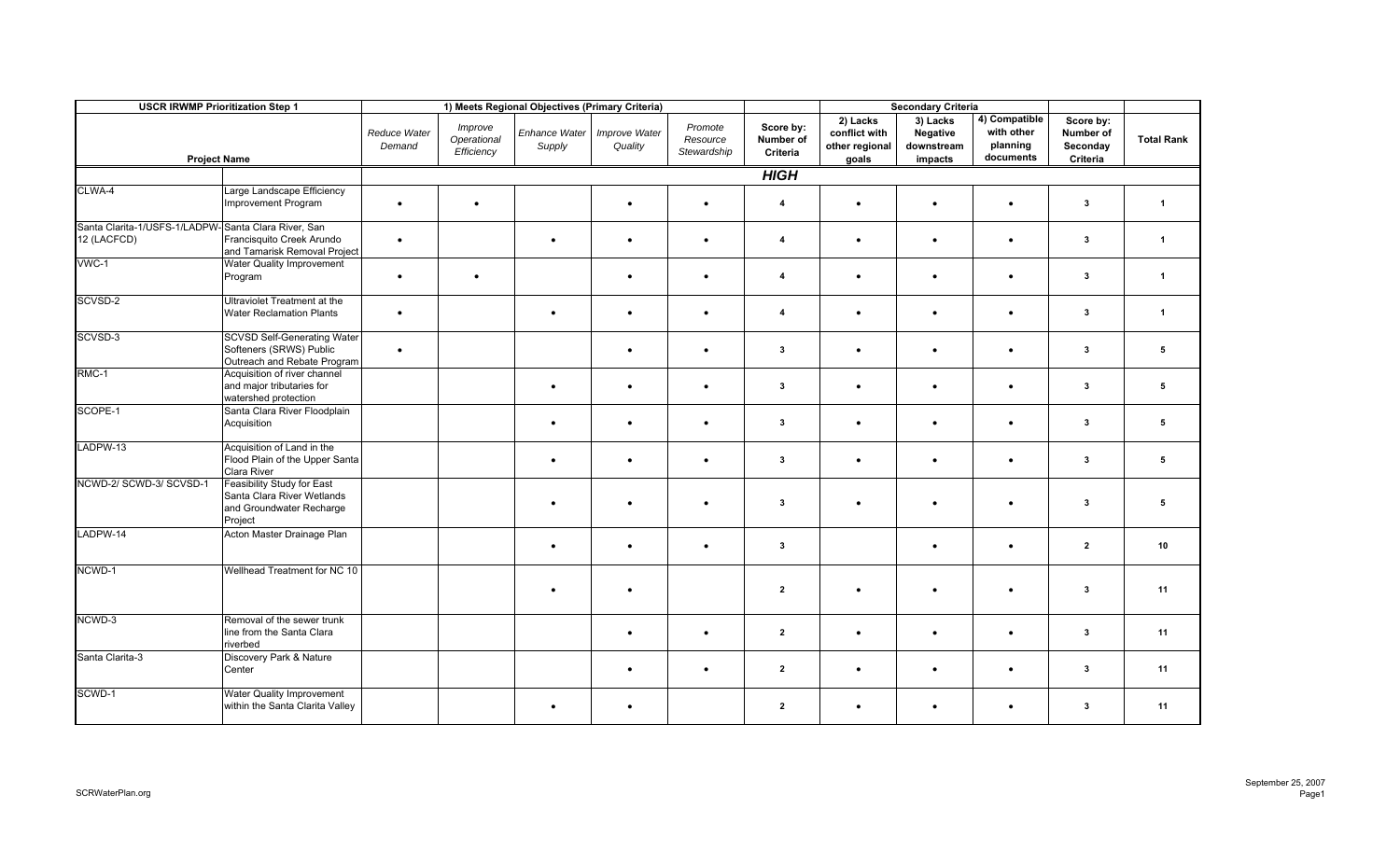| <b>USCR IRWMP Prioritization Step 1</b><br><b>Project Name</b> |                                                                                              |                        |                                      | 1) Meets Regional Objectives (Primary Criteria) |                          |                                    | <b>Secondary Criteria</b>          |                                                      |                                               |                                                      |                                                |                   |
|----------------------------------------------------------------|----------------------------------------------------------------------------------------------|------------------------|--------------------------------------|-------------------------------------------------|--------------------------|------------------------------------|------------------------------------|------------------------------------------------------|-----------------------------------------------|------------------------------------------------------|------------------------------------------------|-------------------|
|                                                                |                                                                                              | Reduce Water<br>Demand | Improve<br>Operational<br>Efficiency | Enhance Water<br>Supply                         | Improve Water<br>Quality | Promote<br>Resource<br>Stewardship | Score by:<br>Number of<br>Criteria | 2) Lacks<br>conflict with<br>other regional<br>goals | 3) Lacks<br>Negative<br>downstream<br>impacts | 4) Compatible<br>with other<br>planning<br>documents | Score by:<br>Number of<br>Seconday<br>Criteria | <b>Total Rank</b> |
|                                                                |                                                                                              |                        |                                      |                                                 |                          |                                    | <b>MEDIUM</b>                      |                                                      |                                               |                                                      |                                                |                   |
| CHC-1                                                          | Santa Clarita Canyons<br>Cleanup                                                             |                        |                                      |                                                 | $\bullet$                | $\bullet$                          | $\overline{2}$                     | $\bullet$                                            |                                               | $\overline{?}$                                       | $\overline{2}$                                 | 15                |
| CLWA-1                                                         | Recycled Water Program,<br>Phase II                                                          | $\bullet$              |                                      | $\bullet$                                       |                          |                                    | $\overline{2}$                     |                                                      | $\overline{?}$                                | $\bullet$                                            | $\overline{1}$                                 | 16                |
| CLWA-5                                                         | <b>Customer Recycled Water</b><br>Incentive Program                                          | $\bullet$              |                                      | $\bullet$                                       |                          |                                    | $\overline{2}$                     |                                                      | $\overline{?}$                                | $\bullet$                                            | $\overline{1}$                                 | 16                |
| SCOPE-2 (no sponsor)                                           | Upper Santa Clara River<br>Recycled Water Sanitation<br>Plant Expansion                      |                        |                                      | $\bullet$                                       |                          |                                    | $\overline{2}$                     | $\bullet$                                            |                                               |                                                      | $\overline{1}$                                 | 16                |
| LADPW-8                                                        | Santa Clara River Spreading<br>Ground                                                        |                        |                                      | $\bullet$                                       |                          | $\bullet$                          | $\overline{2}$                     |                                                      |                                               | $\overline{?}$                                       | $\mathbf 0$                                    | 19                |
| CLWA-2                                                         | Electrolysis and Volatilization<br>for Bromide Removal & DBP<br>Reduction                    |                        |                                      |                                                 | $\bullet$                |                                    | $\mathbf{1}$                       | $\bullet$                                            | $\bullet$                                     | $\bullet$                                            | $\mathbf{3}$                                   | 20                |
| CLWA-3                                                         | Feasibility of using Electrolysis<br>and Volatilization for Chloride<br>Removal              |                        |                                      |                                                 | $\bullet$                |                                    | $\mathbf{1}$                       | $\bullet$                                            | $\bullet$                                     | $\bullet$                                            | $\mathbf{3}$                                   | 20                |
| LADPW-17                                                       | Hasley Canyon Road Water<br>Main, Pump Station and<br>Turnout                                |                        | $\bullet$                            |                                                 |                          |                                    | $\mathbf{1}$                       | $\bullet$                                            |                                               |                                                      | $\mathbf{3}$                                   | 20                |
| LADPW-18                                                       | Del Valle Road Water Main                                                                    |                        | $\bullet$                            |                                                 |                          |                                    | $\blacktriangleleft$               | $\bullet$                                            | $\bullet$                                     | $\bullet$                                            | 3                                              | 20                |
| LADPW-19                                                       | Crown Valley Road 16-inch<br><b>Water Main</b>                                               |                        | $\bullet$                            |                                                 |                          |                                    | $\blacktriangleleft$               | $\bullet$                                            | $\bullet$                                     | $\bullet$                                            | $\mathbf{3}$                                   | 20                |
| LADPW-20                                                       | New Pump Station to North<br>Tank                                                            |                        | $\bullet$                            |                                                 |                          |                                    | $\mathbf{1}$                       | $\bullet$                                            | $\bullet$                                     | $\bullet$                                            | $\mathbf{3}$                                   | 20                |
| Santa Clarita-2                                                | <b>Water Quality Education</b><br>Program                                                    |                        |                                      |                                                 | $\bullet$                |                                    | $\mathbf{1}$                       | $\bullet$                                            | $\bullet$                                     | $\bullet$                                            | $\mathbf{3}$                                   | 20                |
| $VWC-2$                                                        | Provide funding to implement<br>innovative and cost-effective<br>water conservation programs | $\bullet$              |                                      |                                                 |                          |                                    | $\mathbf{1}$                       | $\bullet$                                            | $\bullet$                                     | $\bullet$                                            | 3                                              | 20                |
| SCWD-2                                                         | Consolidation of Water<br>Mutuals                                                            |                        | $\bullet$                            |                                                 |                          |                                    | $\mathbf{1}$                       | ٠                                                    | $\bullet$                                     |                                                      | 3                                              | 20                |